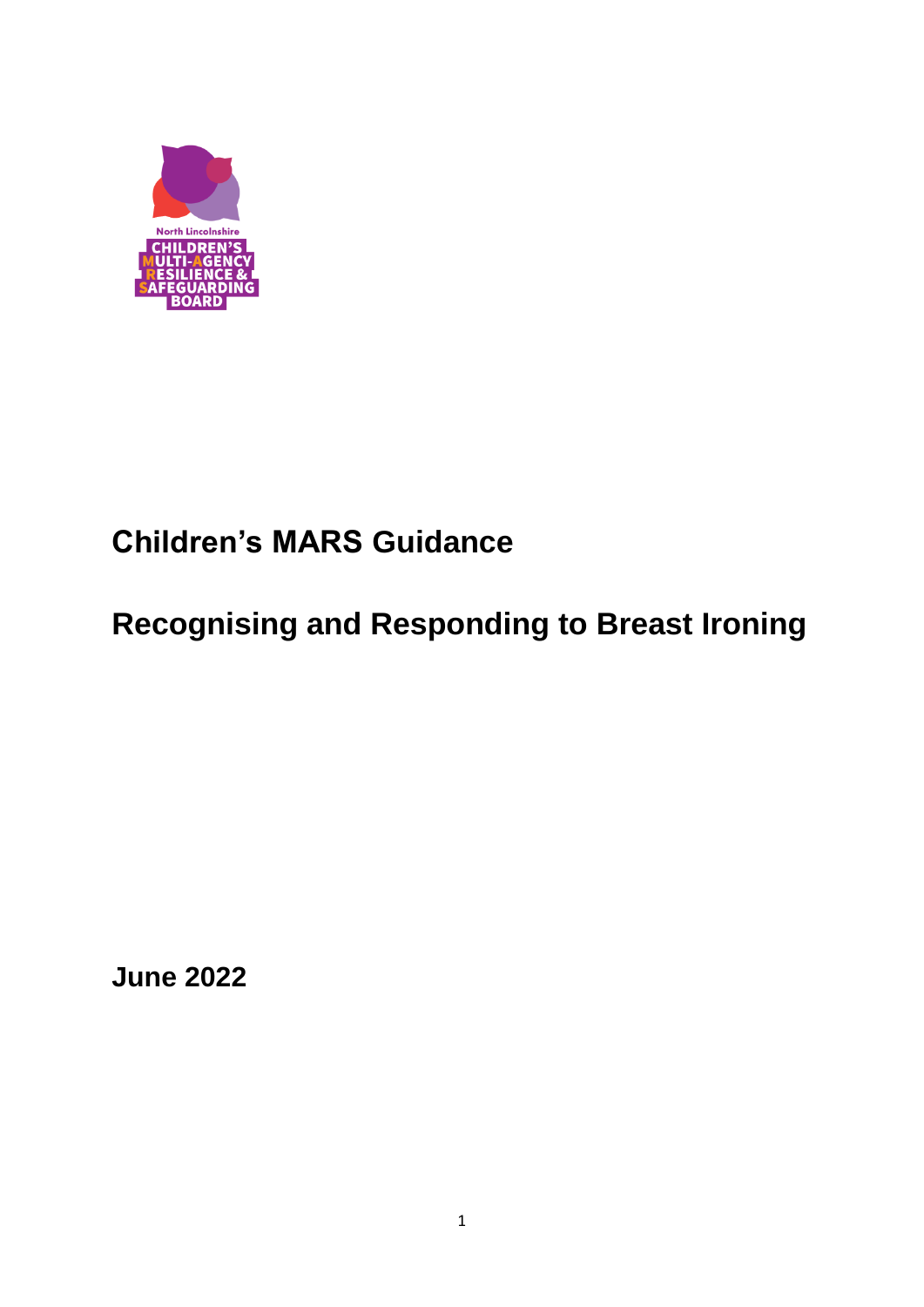## **Contents**

[Introduction and definition](#page-2-0) **[Prevalence](#page-2-1) [Indicators](#page-2-2)** [Consequences](#page-3-0) [The law and breast ironing](#page-3-1) **[Protection and action](#page-3-2)** [Further information](#page-4-0)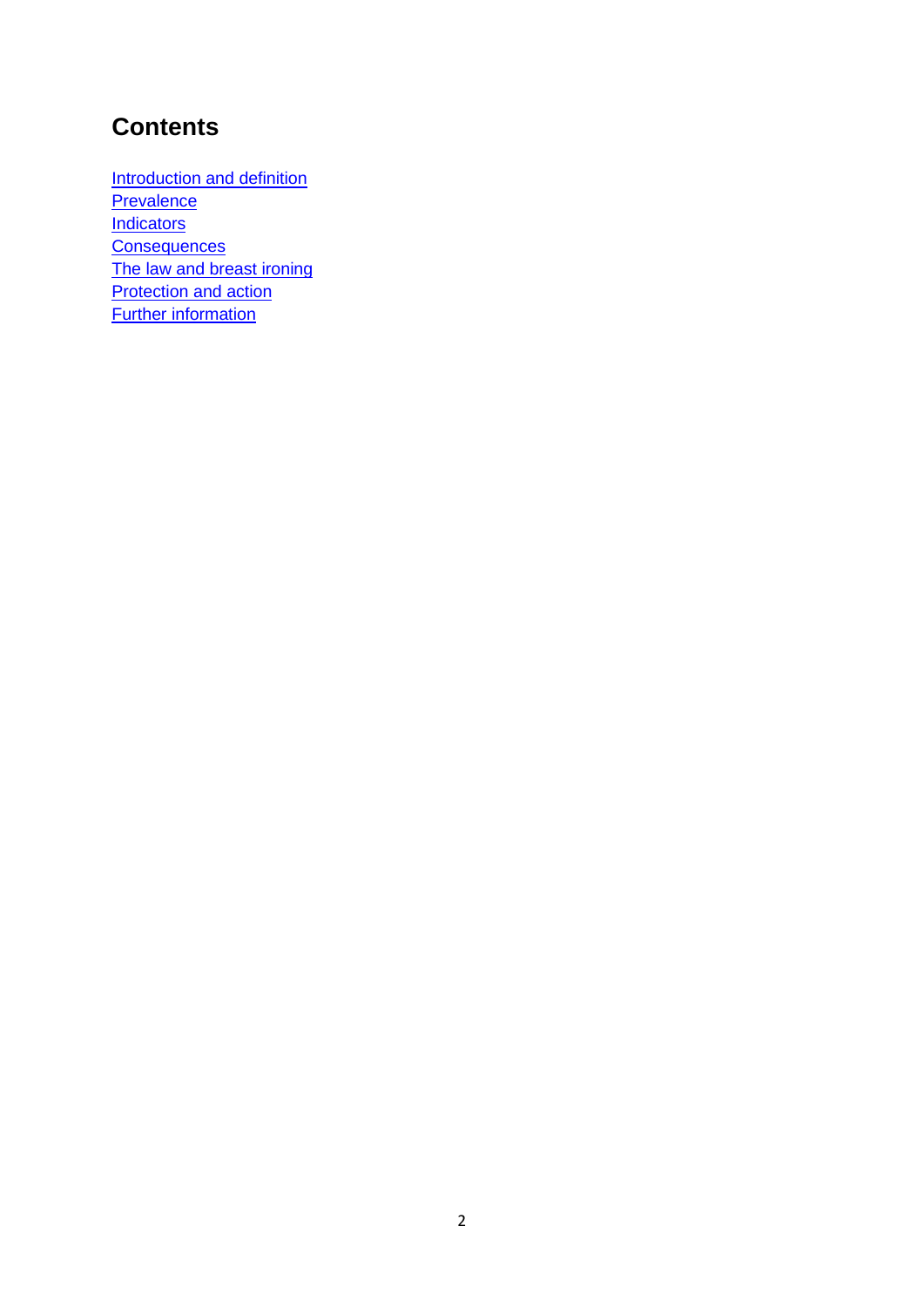# <span id="page-2-0"></span>**Introduction and definition**

This guidance sets out the local procedures for the recognition and response to breast ironing.

The guidance is relevant to any practitioner operating within North Lincolnshire who may come into contact with any child who has undergone or is vulnerable to breast ironing.

Breast ironing (sometimes known as breast flattening) is the term used to define the pounding and massaging of a girl's breasts (usually during puberty) using hard or heated objects to try to stop them developing or to make them disappear entirely.

In some families, large stones, a hammer or spatula that have been heated over scorching coals can be used to compress the breast tissue. Other families may opt to use an elastic belt or binder to press the breasts so as to prevent them from growing.

Breast flattening usually starts with the first signs of puberty, which can be as young as nine years old and is usually carried out by female relatives.

Breast ironing is typically carried out by the girl's mother with the belief that she is:

- protecting her daughter from sexual harassment and/or rape
- preventing the risk of early pregnancy, which would tarnish the family name
- preventing her daughter from being forced into marriage, so she will have the opportunity to continue with her education

The girl generally believes that the practice is being carried out for her own good and she will often remain silent.

# <span id="page-2-1"></span>**Prevalence**

This practice has been documented primarily in Cameroon but is also practiced in West and Central African countries Guinea-Bissau, Chad, Togo, Benin and Guinea.

While it is estimated that 3.8 million young women are vulnerable to breast ironing on a global scale, approximately one thousand 9–15 year old girls are currently thought to be at risk in the UK. According to the United Nations 58% of perpetrators will be the victim's mother.<sup>1</sup>

# <span id="page-2-2"></span>**Indicators**

Breast ironing is a well-kept secret between the girl and her mother. Often the father remains completely unaware. Some indicators that a girl has undergone breast ironing are as follows:

• Unusual behaviour after an absence from school or college including depression, anxiety, aggression, withdrawn etc

<sup>1</sup> <https://www.trixonline.co.uk/policy-briefs/2019/july/july-252/>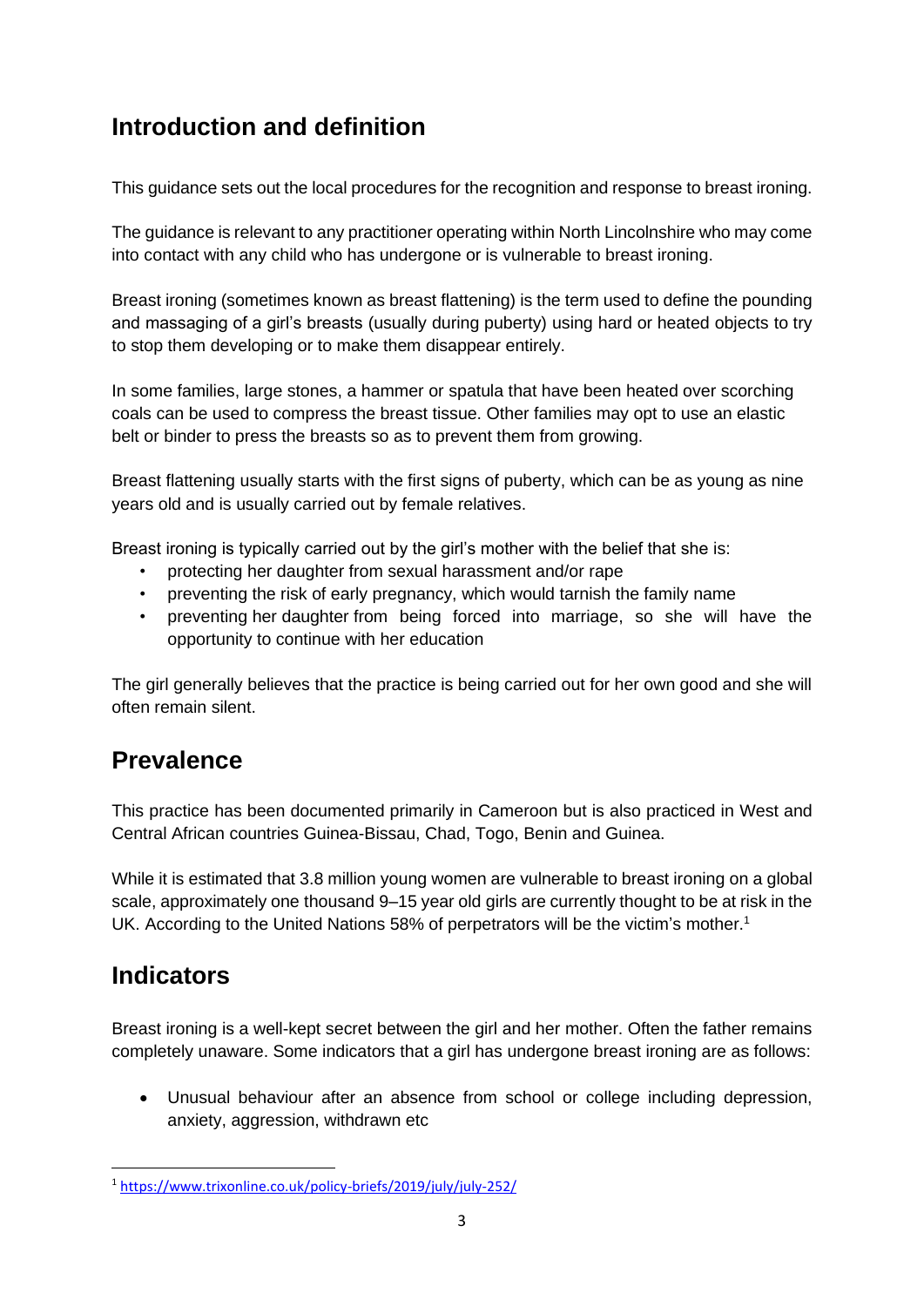- Reluctance in undergoing normal medical examinations
- Some girls may ask for help, but may not be explicit about the problem due to embarrassment or fear
- Fear of changing for physical activities due to scars showing or bandages being visible.

## <span id="page-3-0"></span>**Consequences**

Breast ironing is extremely painful and can cause damage to the tissue. Due to the instruments which are used during the process of breast ironing, for example, spoon/broom, stones, pestle, breast band, leaves etc to crush the budding gland, combined with insufficient aftercare, young girls are exposed to significant health risks.

Other possible health implications include breast infections, the formation of abscesses, malformed breasts or the eradication of one or both breasts. Due to the range of this activity, the short and long term health consequences for these young women vary from limited to significant. The practice is not only extremely painful but also seriously damages their social and psychological well-being.

For further information see:

[Breast Ironing…A Harmful Practice that has been silenced for too long –](https://www.ohchr.org/Documents/HRBodies/CEDAW/HarmfulPractices/GenderEmpowermentandDevelopment.pdf) Gender [Empowerment and Development \(2011\)](https://www.ohchr.org/Documents/HRBodies/CEDAW/HarmfulPractices/GenderEmpowermentandDevelopment.pdf)

## <span id="page-3-1"></span>**The law and Breast Ironing**

There is no specific law within the UK around breast ironing, however it is a form of physical abuse and if professionals are concerned a child may be at risk of or suffering significant harm they must refer to the Children's MARS [Policy and Procedure for Assessing Need and](http://www.northlincscmars.co.uk/policies-procedures-and-guidance/)  [Providing Help](http://www.northlincscmars.co.uk/policies-procedures-and-guidance/)

## <span id="page-3-2"></span>**Protection and Action**

### **Informing the parents/carers and obtaining consent**

Due to the research which suggests that the girl's mother is the most likely perpetrator, the practitioner who has identified or suspects breast ironing must consider the possibility that informing the parent/carer may increase the level of risk to the young woman. In this instance the practitioner does not need to obtain consent to make a referral. If the child is already known to Children's Services, the practitioner should consult with the child's allocated Social Worker before speaking to the parent in order to obtain advice.

In all cases, Children's Services must be advised if the parents or carers are aware of the referral.

Prior to making the referral, the practitioner should ensure that they have sufficient information. This would include basic details such as name, date of birth, address, contact telephone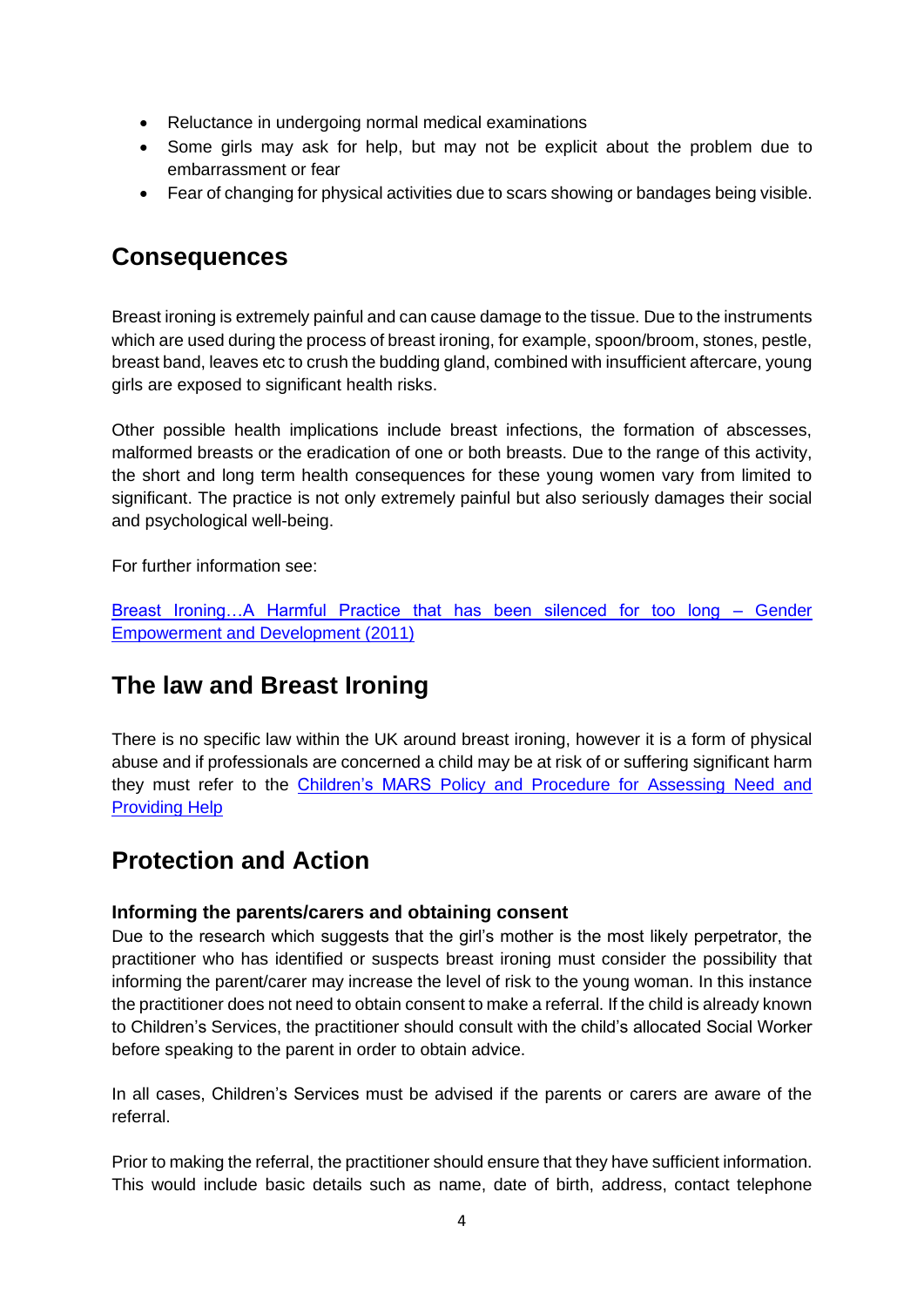number etc. as well as details of parents/carers and any other relevant background information that is known at the time. Upon identifying a concern, there should be no delay in making a referral to Children's Services.

### **Referral**

Concerns that a child or young person may be at risk of or has suffered from breast ironing should be discussed with a manager and or designated safeguarding lead and a referral made to Children's Services. This discussion must not result in a delay in referring the concerns.

Within one working day of a referral being received Children's Services should make a decision about the type of response that is required.

This will include determining whether:

- information sharing and discussion has agreed that no further action is required
- an Early Help Assessment be undertaken with no further action by Children's Services
- an Early Help Plan continue with no further action by Children's Services
- any services are required by the child and family and what type of services including referral to an agency/service with no further action by Children's Services
- the child is in need and should be assessed by Children's Services under section 17 of the Children Act 1989
- there is reasonable cause to suspect that the child is suffering or likely to suffer significant harm and whether enquiries must be made and the child assessed by Children's Services under section 47 of the Children Act 1989
- that the child requires immediate protection and urgent action is required.

For more information see [Children's MARS Policy and Procedures Assessing Need and](http://www.northlincscmars.co.uk/policies-procedures-and-guidance/)  [Providing Help.](http://www.northlincscmars.co.uk/policies-procedures-and-guidance/)

### **Medical examination**

In some cases, it may be necessary to arrange a medical examination. In other cases, children may require attention to injuries for treatment or for evidential purposes. It is not advisable to call or visit a medical practitioner from the local community as this may threaten the security of the child or young person.

# <span id="page-4-0"></span>**Further information**

### **Local contact details**

- North Lincolnshire Children's Services Single Point of Contact 01724 296500 or 01724 296555 (Extended Hours)
- Humberside Police 101 (non-emergency) 999 (emergency)
- The Blue Door [http://www.thebluedoor.org.uk](http://www.thebluedoor.org.uk/)

### **Advice and guidance**

- [Breast Flattening -](https://www.childline.org.uk/info-advice/bullying-abuse-safety/abuse-safety/breast-flattening/) Childline
- Breast Flattening [The National FGM Centre](http://nationalfgmcentre.org.uk/breast-flattening/)
- [Breast Ironing briefing \(2019\) Tri.X](https://www.trixonline.co.uk/policy-briefs/2019/july/july-252/)